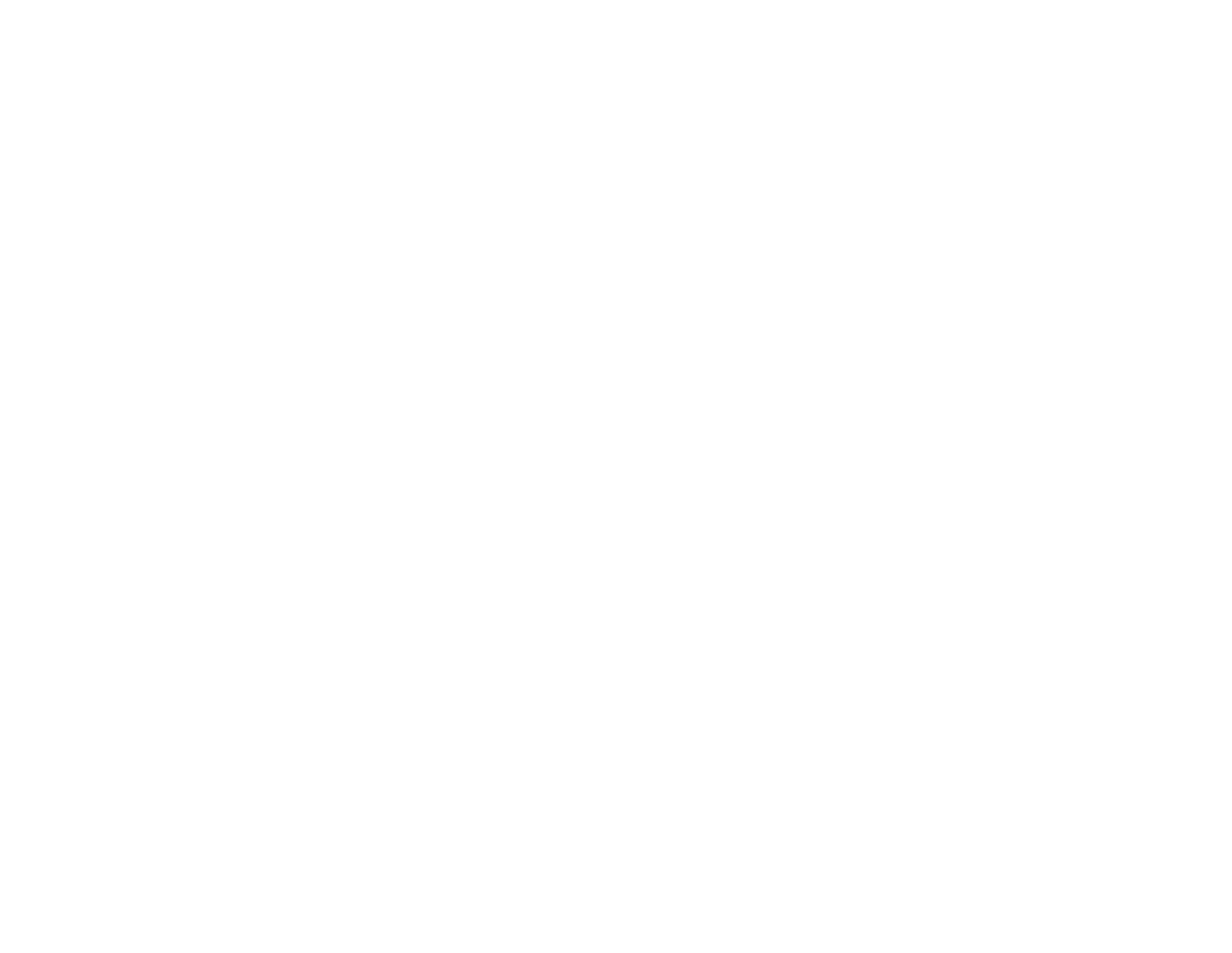|                                          |              |         |                                                           |        |       |                           |                          |                                                               | <b>Two</b><br><b>or</b> |        | <b>Non</b> |                          |        |        |                          |                               |        |
|------------------------------------------|--------------|---------|-----------------------------------------------------------|--------|-------|---------------------------|--------------------------|---------------------------------------------------------------|-------------------------|--------|------------|--------------------------|--------|--------|--------------------------|-------------------------------|--------|
|                                          |              |         | <b>African</b><br><b>District American Hispanic White</b> |        |       | <b>American</b><br>Indian |                          | <b>Pacific</b><br>Asian Islander Races Disady Disady CWD CWOD | <b>More</b>             | Econ   | Econ       |                          |        |        |                          | <b>EL Male Female Migrant</b> |        |
| Reading                                  | All Students | 3%      | 4%                                                        | 2%     | 5%    | $0\%$                     | 4%                       | $\ast$                                                        | 2%                      | 2%     | 3%         | 4%                       | 2%     | $1\%$  | 3%                       | 3%                            | 0%     |
|                                          | <b>CWD</b>   | 4%      | 6%                                                        | 3%     | 5%    | $\ast$                    | $\ast$                   |                                                               | 12%                     | 4%     | 5%         | 4%                       |        | $1\%$  | 3%                       | 5%                            | 0%     |
|                                          | <b>CWOD</b>  | 2%      | 4%                                                        | 2%     | 5%    | 0%                        | 4%                       | $\ast$                                                        | $1\%$                   | 2%     | 3%         | $\overline{\phantom{a}}$ | 2%     | $1\%$  | 2%                       | 2%                            | 0%     |
|                                          | EL           | 1%      | $\ast$                                                    | 1%     | $0\%$ | 0%                        | $0\%$                    |                                                               | $\ast$                  | 1%     | 2%         | $1\%$                    | 1%     | 1%     | 1%                       | 1%                            | 0%     |
|                                          | Male         | 3%      | 4%                                                        | 2%     | 5%    | 0%                        | 2%                       |                                                               | 2%                      | 3%     | 3%         | 3%                       | 2%     | $1\%$  | 3%                       |                               | 0%     |
|                                          | Female       | 3%      | 3%                                                        | 2%     | 6%    | 0%                        | 5%                       | $\ast$                                                        | 3%                      | 2%     | 4%         | 5%                       | 2%     | 1%     | $\overline{\phantom{a}}$ | 3%                            | $0\%$  |
| <b>Mathematics</b>                       | All Students | 4%      | 4%                                                        | 3%     | 6%    | 5%                        | 2%                       | $\ast$                                                        | 4%                      | 4%     | 3%         | 5%                       | 3%     | 2%     | 4%                       | 3%                            | 0%     |
|                                          | <b>CWD</b>   | 5%      | 7%                                                        | 4%     | 5%    | $\ast$                    | $\ast$                   |                                                               | 14%                     | 5%     | 4%         | 5%                       |        | 3%     | 5%                       | 5%                            | 0%     |
|                                          | CWOD         | 3%      | 4%                                                        | 3%     | 6%    | 6%                        | 2%                       | $\ast$                                                        | 3%                      | 3%     | 3%         | $\blacksquare$           | 3%     | 2%     | 4%                       | 3%                            | 0%     |
|                                          | EL           | 2%      | ж                                                         | 2%     | 3%    | 0%                        | 0%                       |                                                               | $\ast$                  | 2%     | 3%         | 3%                       | 2%     | 2%     | 3%                       | 2%                            | 0%     |
|                                          | Male         | 4%      | 4%                                                        | 4%     | 5%    | 0%                        | $0\%$                    |                                                               | 3%                      | 4%     | 3%         | 5%                       | 4%     | 3%     | 4%                       |                               | 0%     |
|                                          | Female       | 3%      | 4%                                                        | 3%     | 7%    | 12%                       | 3%                       | $\ast$                                                        | 6%                      | 4%     | 3%         | 5%                       | 3%     | 2%     | $\overline{\phantom{a}}$ | 3%                            | 0%     |
| <b>Science</b>                           | All Students | 3%      | 2%                                                        | 3%     | 2%    | 0%                        | 6%                       |                                                               | 4%                      | 3%     | 4%         | 5%                       | 3%     | 3%     | 3%                       | 3%                            | 6%     |
|                                          | <b>CWD</b>   | 5%      | 5%                                                        | 5%     | 3%    | $\ast$                    | $\overline{\phantom{a}}$ |                                                               | $\ast$                  | 5%     | 5%         | 5%                       |        | 4%     | 4%                       | 7%                            | $\ast$ |
|                                          | <b>CWOD</b>  | 3%      | 2%                                                        | 3%     | 2%    | 0%                        | 6%                       |                                                               | 4%                      | 2%     | 3%         | $\overline{\phantom{a}}$ | 3%     | 3%     | 3%                       | 2%                            | 8%     |
|                                          | <b>EL</b>    | 3%      | $\ast$                                                    | 3%     | 0%    | $\ast$                    | 0%                       |                                                               | $\ast$                  | 3%     | 5%         | 4%                       | 3%     | 3%     | 3%                       | 2%                            | 11%    |
|                                          | Male         | 3%      | 2%                                                        | 3%     | 2%    | $\ast$                    | 6%                       |                                                               | 5%                      | 3%     | 3%         | 4%                       | 3%     | 3%     | 3%                       |                               | 0%     |
|                                          | Female       | 3%      | 3%                                                        | 3%     | 3%    | $\ast$                    | 7%                       |                                                               | $0\%$                   | 3%     | 4%         | 7%                       | 2%     | 2%     | $\overline{\phantom{a}}$ | 3%                            | 11%    |
| <b>SAT/ACT All Subjects All Students</b> |              | 18%     | 19%                                                       | 18%    | 20%   | $\ast$                    | $0\%$                    |                                                               | $\ast$                  | 19%    | 15%        | *                        | 17%    |        | 25%                      | 12%                           |        |
|                                          | <b>CWD</b>   | $\star$ | $\ast$                                                    |        |       |                           |                          |                                                               |                         | $\ast$ |            | $\ast$                   |        |        | $\ast$                   |                               |        |
|                                          | <b>CWOD</b>  | 17%     | 17%                                                       | 18%    | 20%   | $\ast$                    | 0%                       |                                                               | $\ast$                  | 18%    | 15%        |                          | 17%    | $\ast$ | 24%                      | 12%                           |        |
|                                          | <b>EL</b>    | $\star$ |                                                           | $\ast$ |       |                           | $\ast$                   |                                                               |                         | $\ast$ | $\ast$     |                          | $\ast$ |        | $\star$                  |                               |        |
|                                          | Male         | 25%     | 29%                                                       | 26%    | 11%   |                           | $\ast$                   |                                                               | $\ast$                  | 27%    | 18%        | $\ast$                   | 24%    |        | 25%                      |                               |        |
|                                          | Female       | 12%     | 13%                                                       | 12%    | 33%   | $\ast$                    | $0\%$                    |                                                               |                         | 13%    | 12%        |                          | 12%    |        | $\overline{\phantom{a}}$ | 12%                           |        |

- Indicates there are no students in the group.

\* Indicates results are masked due to small numbers to protect student confidentiality.

#### **Part (viii): Civil Rights Data**

Part (viii)(I) This section provides information from the 2017-18 CRDC surveys, submitted by school districts to the Office for Civil Rights on measures of school quality, climate, and safety, including counts of in-school suspensions, out-of-school suspensions, expulsions, school related arrests, referrals to law enforcement, chronic absenteeism (including both excused and unexcused absences), incidences of violence, including bullying and harassment. (EL: English learner)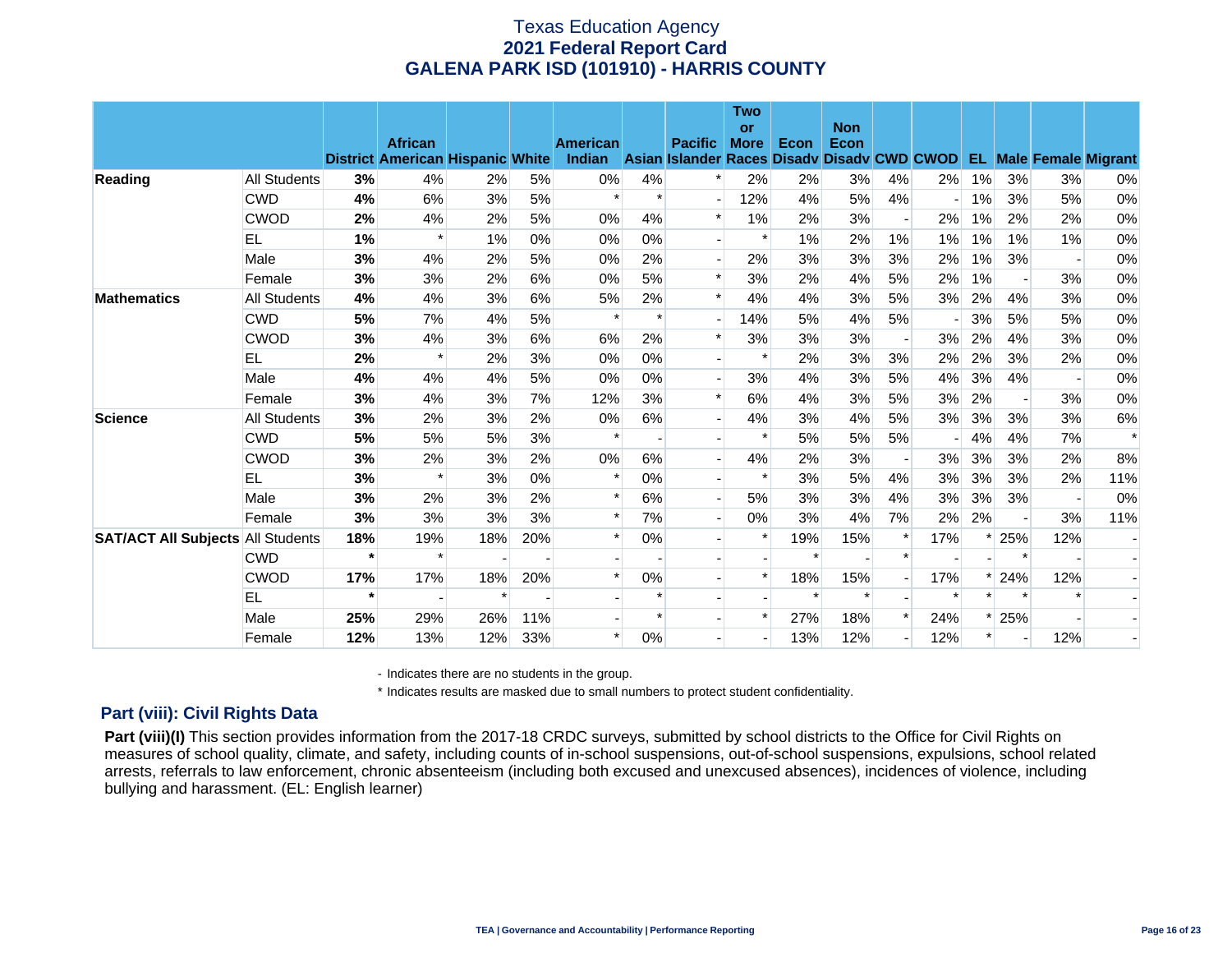|                                      |        | <b>Total</b>   | <b>African</b> |                |                | Indian<br>or<br><b>Alaska</b> |                | <b>Pacific</b> | <b>Two</b><br><b>or</b><br><b>More</b> |                | <b>Students</b><br>with<br>students American Hispanic White Native Asian Islander Races EL Disabilities | <b>Students</b><br>with<br><b>Disabilities</b><br>(Section<br>504) |
|--------------------------------------|--------|----------------|----------------|----------------|----------------|-------------------------------|----------------|----------------|----------------------------------------|----------------|---------------------------------------------------------------------------------------------------------|--------------------------------------------------------------------|
| <b>Students Without Disabilities</b> |        |                |                |                |                |                               |                |                |                                        |                |                                                                                                         |                                                                    |
| <b>In-School Suspensions</b>         |        |                |                |                |                |                               |                |                |                                        |                |                                                                                                         |                                                                    |
|                                      | Male   | 1,247          | 309            | 880            | 48             | 2                             | 1              | 0              |                                        | 7 298          |                                                                                                         |                                                                    |
|                                      | Female | 624            | 166            | 436            | 16             | 1                             | $\overline{2}$ | 0              |                                        | 3 1 1 6        |                                                                                                         |                                                                    |
|                                      | Total  | 1,871          | 475            | 1,316          | 64             | 3                             | 3              | $\overline{0}$ |                                        | 10 414         |                                                                                                         |                                                                    |
| <b>Out-of-School Suspensions</b>     |        |                |                |                |                |                               |                |                |                                        |                |                                                                                                         |                                                                    |
|                                      | Male   | 682            | 181            | 470            | 24             | 1                             | 1              | 0              |                                        | 5 146          |                                                                                                         |                                                                    |
|                                      | Female | 364            | 92             | 253            | 13             | 1                             | $\mathbf{1}$   | 0              |                                        | $4$ 75         |                                                                                                         |                                                                    |
|                                      | Total  | 1,046          | 273            | 723            | 37             | $\overline{2}$                | $\overline{2}$ | 0              |                                        | 9 221          |                                                                                                         |                                                                    |
| <b>Expulsions</b>                    |        |                |                |                |                |                               |                |                |                                        |                |                                                                                                         |                                                                    |
| With Educational Services            | Male   | 3              | $\mathbf{1}$   | 2              | 0              | 0                             | 0              | 0              | 0                                      | $\mathbf{1}$   |                                                                                                         |                                                                    |
|                                      | Female | $\pmb{0}$      | 0              | 0              | 0              | 0                             | 0              | 0              | 0                                      | $\pmb{0}$      |                                                                                                         |                                                                    |
|                                      | Total  | 3              | $\mathbf{1}$   | $\overline{2}$ | 0              | 0                             | 0              | 0              | 0                                      | $\mathbf{1}$   |                                                                                                         |                                                                    |
| <b>Without Educational Services</b>  | Male   | $\pmb{0}$      | 0              | 0              | 0              | 0                             | 0              | 0              | 0                                      | $\pmb{0}$      |                                                                                                         |                                                                    |
|                                      | Female | $\pmb{0}$      | 0              | 0              | 0              | 0                             | 0              | 0              | 0                                      | 0              |                                                                                                         |                                                                    |
|                                      | Total  | $\pmb{0}$      | 0              | 0              | 0              | 0                             | 0              | 0              | 0                                      | $\pmb{0}$      |                                                                                                         |                                                                    |
| Under Zero Tolerance Policies Male   |        | $\overline{2}$ | $\mathbf{1}$   | $\mathbf{1}$   | 0              | 0                             | 0              | 0              | 0                                      | $\mathbf 0$    |                                                                                                         |                                                                    |
|                                      | Female | $\pmb{0}$      | 0              | 0              | 0              | 0                             | 0              | 0              | 0                                      | 0              |                                                                                                         |                                                                    |
|                                      | Total  | $\overline{2}$ | $\mathbf{1}$   | 1              | 0              | 0                             | 0              | 0              | 0                                      | $\mathbf 0$    |                                                                                                         |                                                                    |
| <b>School-Related Arrests</b>        |        |                |                |                |                |                               |                |                |                                        |                |                                                                                                         |                                                                    |
|                                      | Male   | 0              | 0              | 0              | 0              | 0                             | 0              | 0              | 0                                      | 0              |                                                                                                         |                                                                    |
|                                      | Female | $\pmb{0}$      | 0              | 0              | 0              | $\mathbf 0$                   | $\mathbf 0$    | 0              | 0                                      | 0              |                                                                                                         |                                                                    |
|                                      | Total  | 0              | 0              | $\mathbf 0$    | 0              | $\Omega$                      | 0              | 0              | 0                                      | $\mathbf 0$    |                                                                                                         |                                                                    |
| <b>Referrals to Law Enforcement</b>  |        |                |                |                |                |                               |                |                |                                        |                |                                                                                                         |                                                                    |
|                                      | Male   | 0              | 0              | 0              | 0              | 0                             | 0              | 0              | 0                                      | 0              |                                                                                                         |                                                                    |
|                                      | Female | 0              | 0              | 0              | 0              | 0                             | 0              | 0              | 0                                      | $\overline{0}$ |                                                                                                         |                                                                    |
|                                      | Total  | 0              | 0              | 0              | 0              | $\Omega$                      | 0              | 0              | 0                                      | $\pmb{0}$      |                                                                                                         |                                                                    |
| <b>Students With Disabilities</b>    |        |                |                |                |                |                               |                |                |                                        |                |                                                                                                         |                                                                    |
| <b>In-School Suspensions</b>         |        |                |                |                |                |                               |                |                |                                        |                |                                                                                                         |                                                                    |
|                                      | Male   | 232            | 80             | 139            | 11             | 0                             | 0              | 0              | 2 <sup>1</sup>                         | 58             |                                                                                                         | 59                                                                 |
|                                      | Female | 62             | 23             | 36             | $\overline{2}$ | 0                             | $\mathsf 0$    | 0              | 1                                      | 19             |                                                                                                         | 16                                                                 |
|                                      | Total  | 294            | 103            | 175            | 13             | 0                             | 0              | 0              | 3 <sup>1</sup>                         | 77             |                                                                                                         | 75                                                                 |
| <b>Out-of-School Suspensions</b>     |        |                |                |                |                |                               |                |                |                                        |                |                                                                                                         |                                                                    |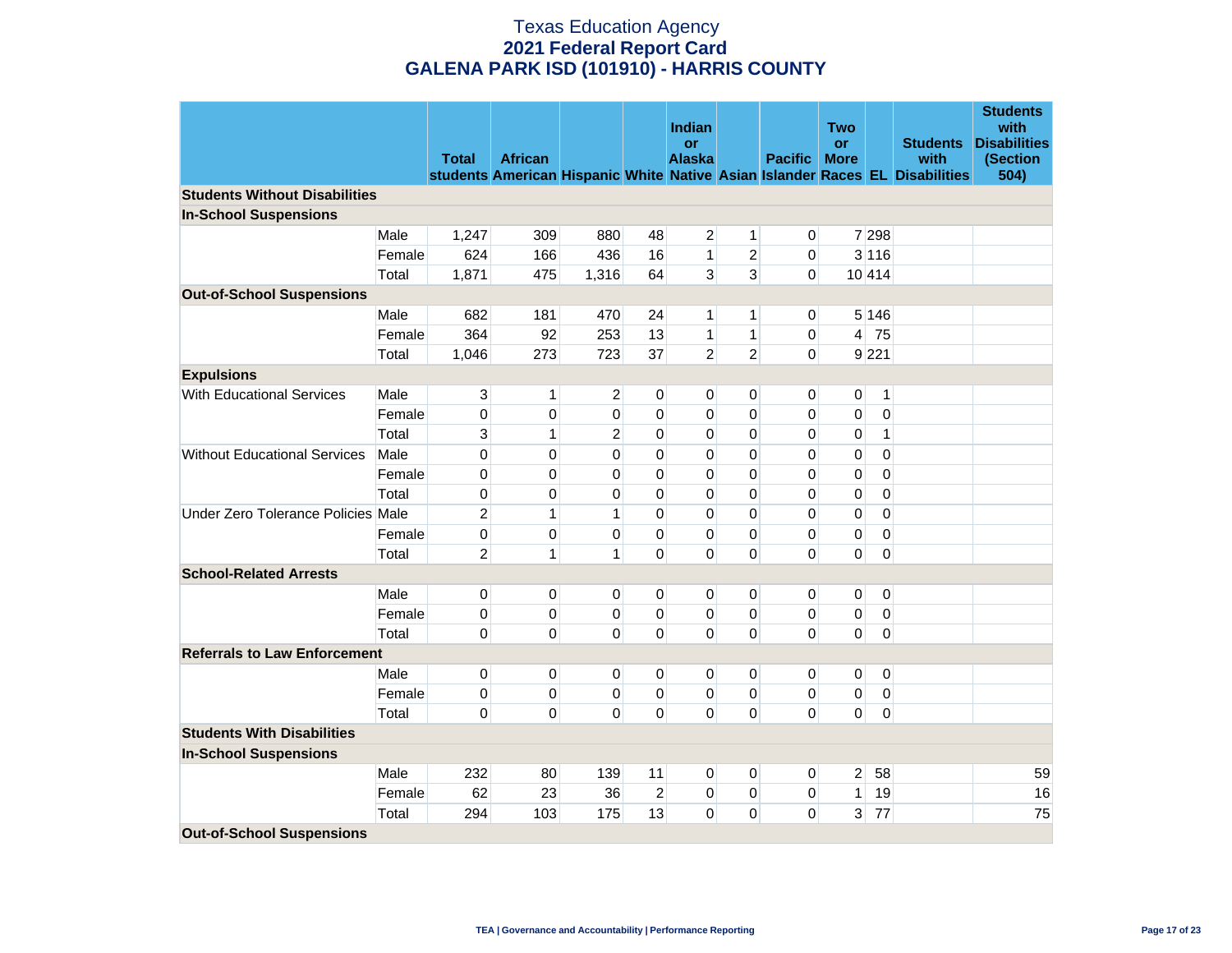|                                     |        | <b>Total</b> | <b>African</b> |                |          | Indian<br>or<br><b>Alaska</b> |                | <b>Pacific</b> | <b>Two</b><br><b>or</b><br><b>More</b> |             | <b>Students</b><br>with<br>students American Hispanic White Native Asian Islander Races EL Disabilities | <b>Students</b><br>with<br><b>Disabilities</b><br>(Section<br>504) |
|-------------------------------------|--------|--------------|----------------|----------------|----------|-------------------------------|----------------|----------------|----------------------------------------|-------------|---------------------------------------------------------------------------------------------------------|--------------------------------------------------------------------|
|                                     | Male   | 163          | 50             | 100            | 12       | 0                             | 0              | 0              | 1.                                     | 37          |                                                                                                         | 43                                                                 |
|                                     | Female | 50           | 22             | 27             | 1        | 0                             | 0              | 0              | 0                                      | 12          |                                                                                                         | 16                                                                 |
|                                     | Total  | 213          | 72             | 127            | 13       | 0                             | 0              | 0              | 1 <sup>1</sup>                         | 49          |                                                                                                         | 59                                                                 |
| <b>Expulsions</b>                   |        |              |                |                |          |                               |                |                |                                        |             |                                                                                                         |                                                                    |
| <b>With Educational Services</b>    | Male   | $\mathbf{1}$ | 1              | $\overline{0}$ | 0        | 0                             | 0              | 0              | $\overline{0}$                         | $\mathbf 0$ |                                                                                                         | 0                                                                  |
|                                     | Female | 0            | 0              | $\mathbf 0$    | 0        | 0                             | $\mathbf 0$    | 0              | 0                                      | 0           |                                                                                                         | $\pmb{0}$                                                          |
|                                     | Total  | $\mathbf{1}$ | 1              | $\Omega$       | 0        | 0                             | 0              | 0              | 0                                      | 0           |                                                                                                         | 0                                                                  |
| <b>Without Educational Services</b> | Male   | 0            | 0              | $\Omega$       | $\Omega$ | 0                             | $\Omega$       | 0              | 0                                      | 0           |                                                                                                         | 0                                                                  |
|                                     | Female | 0            | 0              | $\mathbf 0$    | 0        | 0                             | 0              | 0              | 0                                      | 0           |                                                                                                         | 0                                                                  |
|                                     | Total  | 0            | 0              | $\mathbf 0$    | 0        | 0                             | 0              | 0              | 0                                      | 0           |                                                                                                         | 0                                                                  |
| Under Zero Tolerance Policies Male  |        | 1            | 1              | $\mathbf 0$    | 0        | 0                             | 0              | 0              | 0                                      | 0           |                                                                                                         | 0                                                                  |
|                                     | Female | 0            | 0              | $\Omega$       | 0        | 0                             | 0              | 0              | 0                                      | 0           |                                                                                                         | 0                                                                  |
|                                     | Total  | 1            | 1              | $\Omega$       | 0        | 0                             | 0              | 0              | $\overline{0}$                         | 0           |                                                                                                         | 0                                                                  |
| <b>School-Related Arrests</b>       |        |              |                |                |          |                               |                |                |                                        |             |                                                                                                         |                                                                    |
|                                     | Male   | 0            | 0              | $\overline{0}$ | 0        | 0                             | 0              | 0              | $\overline{0}$                         | 0           |                                                                                                         | 0                                                                  |
|                                     | Female | 0            | 0              | $\mathbf 0$    | 0        | 0                             | 0              | 0              | 0                                      | 0           |                                                                                                         | 0                                                                  |
|                                     | Total  | $\mathbf 0$  | 0              | $\mathbf 0$    | 0        | 0                             | 0              | 0              | $\overline{0}$                         | $\mathbf 0$ |                                                                                                         | 0                                                                  |
| <b>Referrals to Law Enforcement</b> |        |              |                |                |          |                               |                |                |                                        |             |                                                                                                         |                                                                    |
|                                     | Male   | 0            | 0              | $\overline{0}$ | 0        | 0                             | 0              | 0              | $\overline{0}$                         | 0           |                                                                                                         | 0                                                                  |
|                                     | Female | $\mathbf 0$  | 0              | $\mathbf 0$    | $\Omega$ | 0                             | 0              | 0              | 0                                      | $\mathbf 0$ |                                                                                                         | 0                                                                  |
|                                     | Total  | $\mathbf 0$  | $\overline{0}$ | $\mathbf 0$    | 0        | 0                             | 0              | 0              | $\overline{0}$                         | $\mathbf 0$ |                                                                                                         | 0                                                                  |
| <b>All Students</b>                 |        |              |                |                |          |                               |                |                |                                        |             |                                                                                                         |                                                                    |
| <b>Chronic Absenteeism</b>          |        |              |                |                |          |                               |                |                |                                        |             |                                                                                                         |                                                                    |
|                                     | Male   | 1,226        | 208            | 920            | 77       | 3                             | $\overline{2}$ |                |                                        | 16 287      | 258                                                                                                     |                                                                    |
|                                     | Female | 1,087        | 208            | 782            | 74       | 6                             | 1              | 1              |                                        | 15 214      | 116                                                                                                     |                                                                    |
|                                     | Total  | 2,313        | 416            | 1,702          | 151      | 9                             | 3              | 1              |                                        | 31 501      | 374                                                                                                     |                                                                    |

|                                                                          | <b>Total</b> |
|--------------------------------------------------------------------------|--------------|
| <b>Incidents of Violence</b>                                             |              |
| Incidents of rape or attempted rape                                      | $\Omega$     |
| Incidents of sexual assault (other than rape)                            | $\Omega$     |
| Incidents of robbery with a weapon                                       | $\Omega$     |
| Incidents of robbery with a firearm or explosive device                  | $\Omega$     |
| Incidents of robbery without a weapon                                    | $\Omega$     |
| Incidents of physical attack or fight with a weapon                      | $\Omega$     |
| Incidents of physical attack or fight with a firearm or explosive device | $\Omega$     |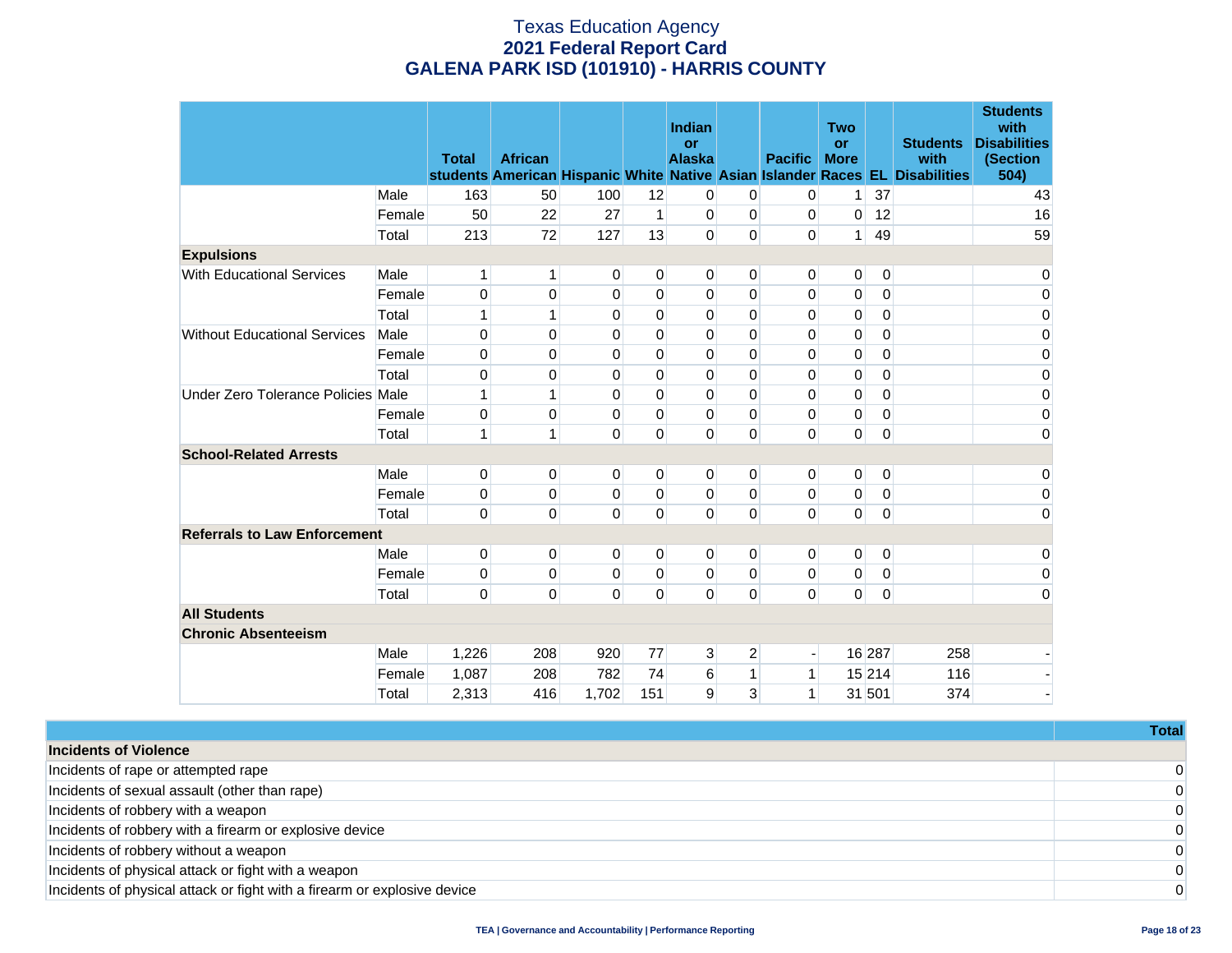|                                                                            | Total |
|----------------------------------------------------------------------------|-------|
| Incidents of physical attack or fight without a weapon                     | 412   |
| Incidents of threats of physical attack with a weapon                      |       |
| Incidents of threats of physical attack with a firearm or explosive device |       |
| Incidents of threats of physical attack without a weapon                   | 28    |
| Incidents of possession of a firearm or explosive device                   |       |
| Allegations of Harassment or bullying                                      |       |
| On the basis of sex                                                        |       |
| On the basis of race                                                       |       |
| On the basis of disability                                                 |       |
| On the basis of sexual orientation                                         |       |
| On the basis of religion                                                   |       |

Part (viii)(II) This section provides information from the 2017-18 CRDC surveys, submitted by school districts to the Office for Civil Rights, on the number of students enrolled in preschool programs and accelerated coursework to earn postsecondary credit while still in high school.

|                                           |        | <b>Total</b> | <b>African</b> |       |    | <b>Indian</b><br>or<br><b>Alaska</b> |    | <b>Pacific</b> | <b>Two</b><br>or<br><b>More</b> |                 | <b>Students</b><br>with<br>students American Hispanic White Native Asian Islander Races EL Disabilities |
|-------------------------------------------|--------|--------------|----------------|-------|----|--------------------------------------|----|----------------|---------------------------------|-----------------|---------------------------------------------------------------------------------------------------------|
| <b>Preschool Programs</b>                 |        |              |                |       |    |                                      |    |                |                                 |                 |                                                                                                         |
|                                           | Male   | 481          | 43             | 422   | 12 | 0                                    |    | 0              |                                 | 3 2 7 8         | 24                                                                                                      |
|                                           | Female | 518          | 54             | 439   | 14 |                                      | 4  | 0              |                                 | 6 274           | 15                                                                                                      |
|                                           | Total  | 999          | 97             | 861   | 26 | 1.                                   | 5  | 0              |                                 | 9 5 5 2         | 39                                                                                                      |
| <b>Accelerated Coursework</b>             |        |              |                |       |    |                                      |    |                |                                 |                 |                                                                                                         |
| <b>Advanced Placement Courses</b>         | Male   | 831          | 126            | 649   | 35 | 0                                    | 14 | 0              | 7 <sup>1</sup>                  | 25              | 4                                                                                                       |
|                                           | Female | 1,014        | 157            | 777   | 50 |                                      | 22 | 0              | 7 <sup>1</sup>                  | 42              | 3                                                                                                       |
|                                           | Total  | 1,845        | 283            | 1,426 | 85 |                                      | 36 | 0              | 14                              | 67              | 7 <sup>1</sup>                                                                                          |
| International Baccalaureate Courses       | Male   |              |                |       |    |                                      |    |                |                                 |                 |                                                                                                         |
|                                           | Female |              |                |       |    |                                      |    |                |                                 |                 |                                                                                                         |
|                                           | Total  |              |                |       |    |                                      |    |                |                                 |                 |                                                                                                         |
| Dual Enrollment/Dual Credit Programs Male |        | 328          | 32             | 274   | 15 | 0                                    | 6  | $\mathbf{0}$   | 1                               | 6               | 5                                                                                                       |
|                                           | Female | 481          | 63             | 392   | 18 |                                      | 3  | $\Omega$       | 4                               | 8               |                                                                                                         |
|                                           | Total  | 809          | 95             | 666   | 33 | $\mathbf{1}$                         | 9  | 0              | 5                               | 14 <sub>1</sub> | 6                                                                                                       |

- Indicates there are no data available in the group.

-3 Indicates skip logic failure.

- -8 Indicates EDFacts missing data.
- -9 Indicates not applicable / skipped.

-11 Indicates suppressed data.

Blank cell indicates the student group is not applicable to this report.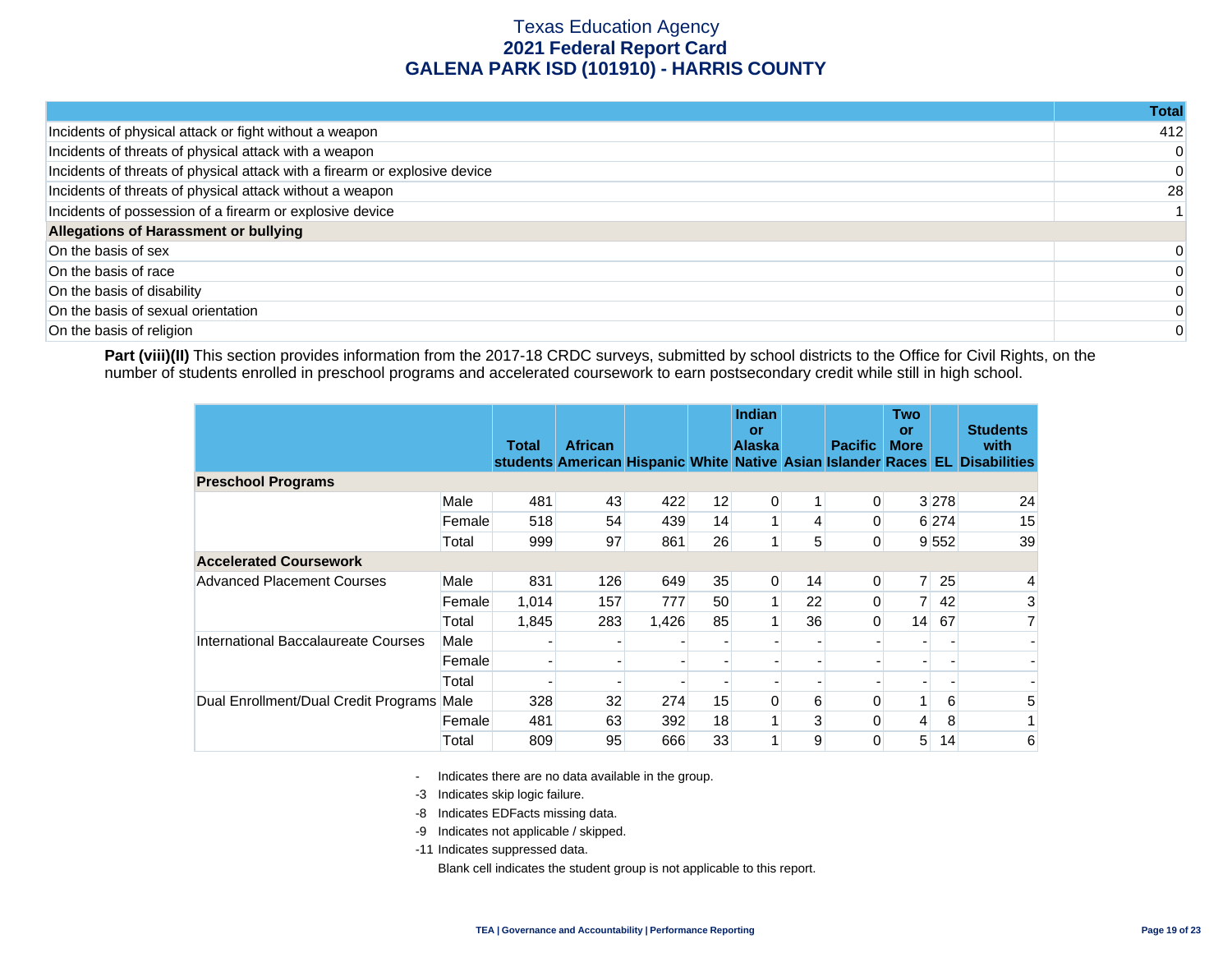### **Part (ix): Teacher Quality Data**

This section provides information on the professional qualifications of teachers, including information disaggregated by high- and low-poverty schools on the number and percentage of (I) inexperienced teacher, principals, and other school leaders; (II) teachers teaching with emergency or provisional credentials; and (III) teachers who are not teaching in the subject or field for which the teacher is certified or licensed.

|                                                                                                        |                                              | <b>All School</b> |      | <b>High-Poverty</b><br><b>Schools</b> | <b>Low-Poverty</b><br><b>Schools</b> |  |  |
|--------------------------------------------------------------------------------------------------------|----------------------------------------------|-------------------|------|---------------------------------------|--------------------------------------|--|--|
|                                                                                                        | Number Percent Number Percent Number Percent |                   |      |                                       |                                      |  |  |
| Inexperienced Teachers, Principals, and Other School Leaders                                           | 207.5                                        | 13.9%             | 78.2 | $13.2\%$                              |                                      |  |  |
| Teachers Teaching with Emergency or Provisional Credentials                                            | 110.6                                        | 7.9%              | 40.8 | $7.2\%$                               |                                      |  |  |
| Teacher Who Are Not Teaching in the Subject or Field for Which<br>the Teacher is Certified or Licensed | 183.7                                        | 13.1%             | 63.4 | 11.2%                                 |                                      |  |  |

- Indicates there are no data available in the group.

Blank cell indicates there are no data available in the group.

#### **Part (x): Per-pupil Expenditure**

This section provides information on the per-pupil expenditures of federal, state, and local funds, including actual personnel expenditures and actual non-personnel expenditures, disaggregated by source of funds, for each school district and campus for the 2020-21 fiscal year.

 *To be updated by June 30th, 2022.* 

#### **Part (xi): STAAR Alternate 2 Participation**

This section provides information on the number and percentage of students with the most significant cognitive disabilities who take STAAR Alternate 2, by grade and subject for the 2020-21 school year.

|                    | <b>State</b><br><b>Number</b> | <b>State</b><br>Rate<br>οf | <b>Region</b><br>04<br><b>Number</b><br>of ALT2 ALT2 of ALT2 | <b>Region</b><br>04<br>Rate<br>οf<br>ALT <sub>2</sub> | <b>District District</b><br><b>Number Rate of</b><br>of ALT <sub>2</sub> | ALT <sub>2</sub> |
|--------------------|-------------------------------|----------------------------|--------------------------------------------------------------|-------------------------------------------------------|--------------------------------------------------------------------------|------------------|
| Grade 3            |                               |                            |                                                              |                                                       |                                                                          |                  |
| Reading            | 4,966                         | 1%                         | 1,056                                                        | 1%                                                    | 14                                                                       | $1\%$            |
| Mathematics        | 4,961                         | $1\%$                      | 1,057                                                        | $1\%$                                                 | 14                                                                       | $1\%$            |
| Grade 4            |                               |                            |                                                              |                                                       |                                                                          |                  |
| Reading            | 5,046                         | 1%                         | 1,103                                                        | 1%                                                    | 19                                                                       | $1\%$            |
| <b>Mathematics</b> | 5,040                         | $1\%$                      | 1,101                                                        | $1\%$                                                 | 19                                                                       | $1\%$            |
| Grade 5            |                               |                            |                                                              |                                                       |                                                                          |                  |
| Reading            | 5,133                         | $1\%$                      | 1,156                                                        | 1%                                                    | 19                                                                       | $1\%$            |
| <b>Mathematics</b> | 5,138                         | $1\%$                      | 1,157                                                        | $1\%$                                                 | 19                                                                       | 1%               |
| Science            | 5,130                         | $1\%$                      | 1,155                                                        | $1\%$                                                 | 19                                                                       | $1\%$            |
| Grade 6            |                               |                            |                                                              |                                                       |                                                                          |                  |
| Reading            | 4,925                         | $1\%$                      | 1,043                                                        | 1%                                                    | 10                                                                       | $1\%$            |
| <b>Mathematics</b> | 4,923                         | 1%                         | 1,039                                                        | 1%                                                    | 10                                                                       | $1\%$            |